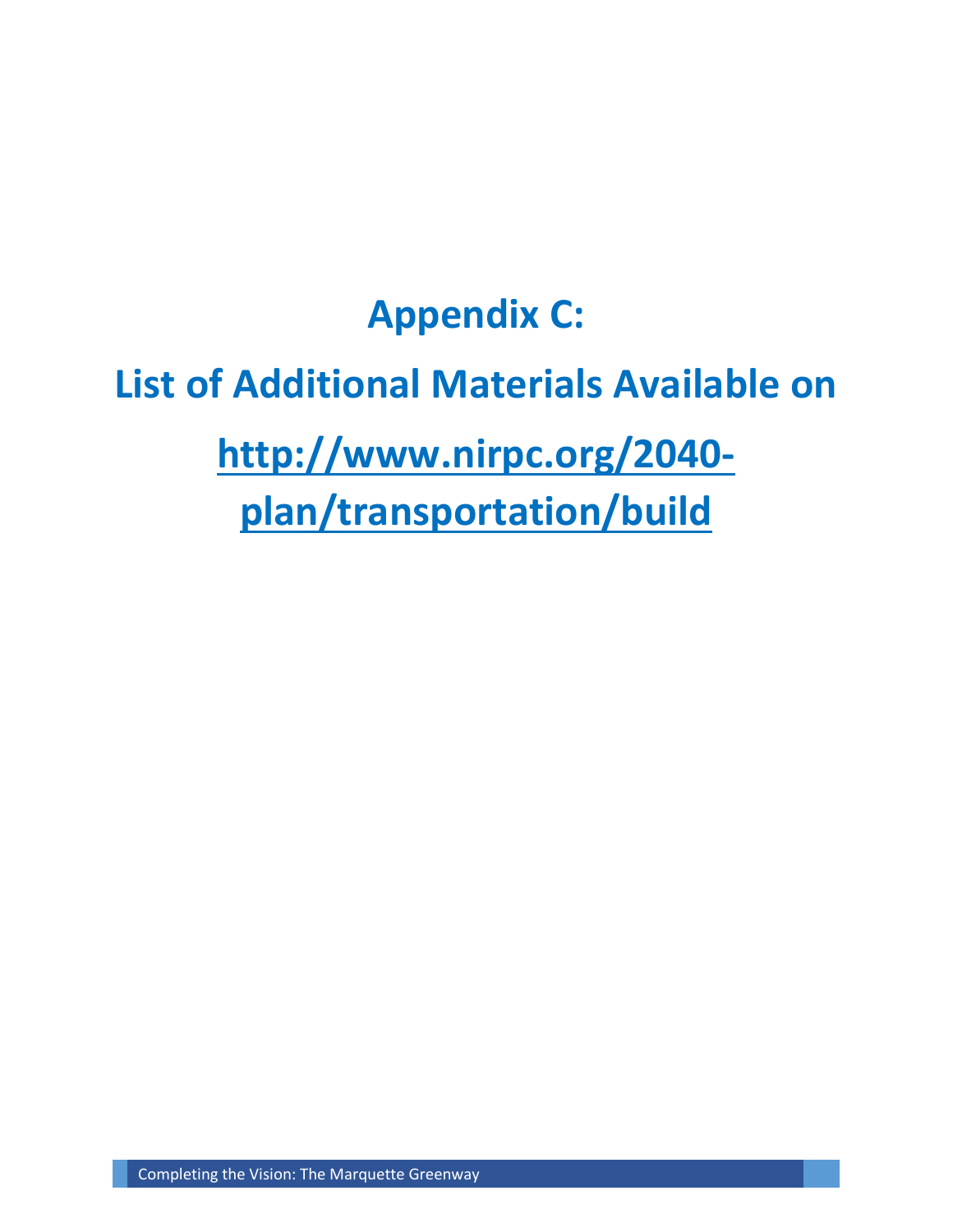(this page intentionally blank)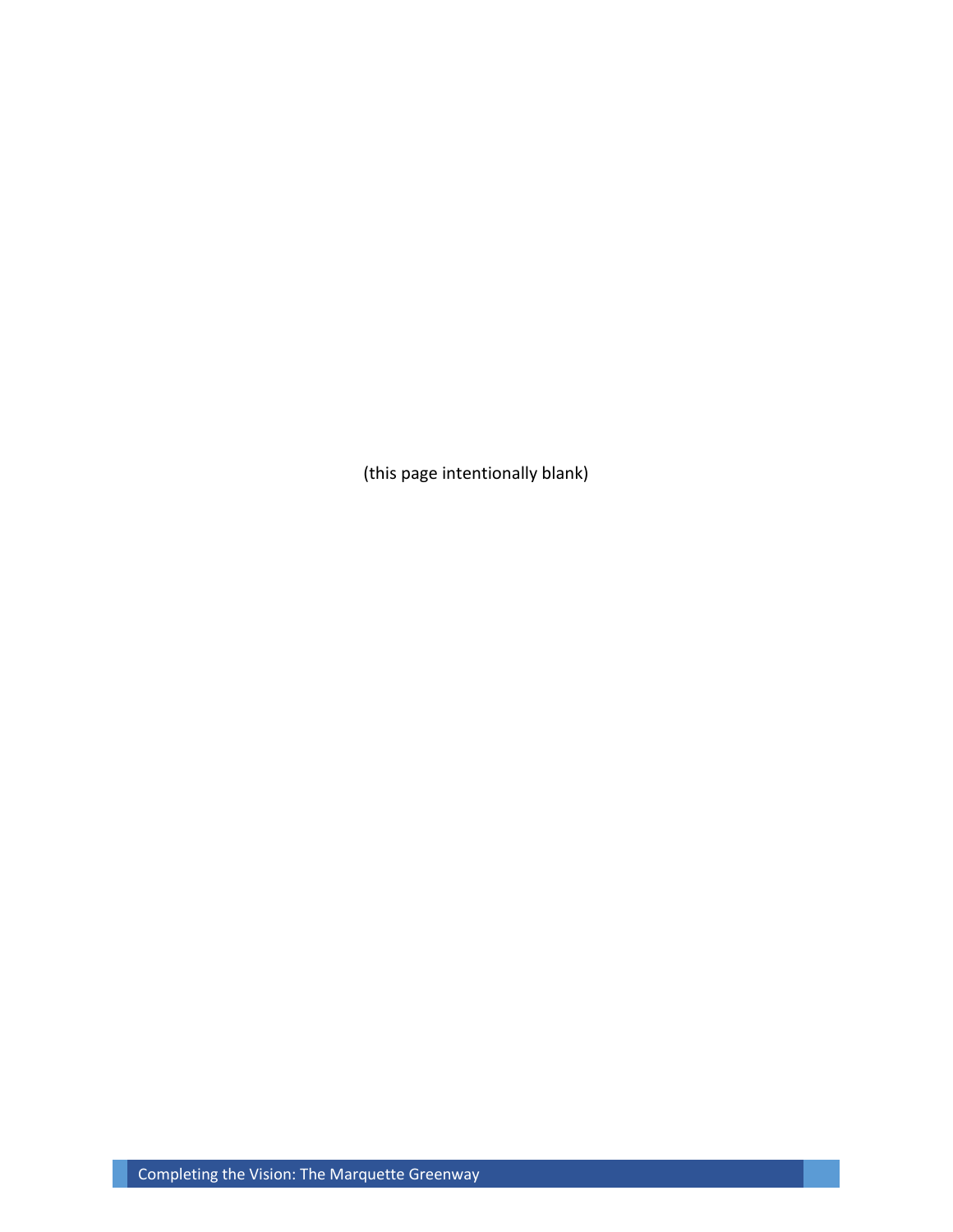# **Application**

### *Narrative*

### *Appendices:*

- A: Letters of Support
- B: Benefit-Cost Analysis
- C: List of Additional Materials on Project Website

### *Attachments:*

• BUILD 2018 Project Information Sheet

# **Technical Plans, Feasibility Studies & Concept Plans**

Michigan City, Singing Sands Trail Phase I Engineering Plans Michigan City, Signing Sands Trail Phase II Engineering Plans City of Portage, Marquette Greenway/Northside Trail Engineering Plans LaPorte County, Marquette Greenway Engineering Plans Porter County, Calumet Trail Phase 1 Engineering Plans

## **Planning Studies & Master Plans**

*NIRPC 2040 Comprehensive Regional Plan NIRPC 2040 Comprehensive Regional Plan Update Companion Marquette Greenway Poster Plan (2009) Creating Livable Communities Status Report Greenways+Blueways 2020 Plan Marquette Plan – Phases I & II The Marquette Plan 2015: The Lake Shore Reinvestment Strategy Calumet Connections Master Plan Executive Summary Chicago's Last Four Miles Vision Burns Harbor Concept Plan Calumet Trail Revitalization Study*